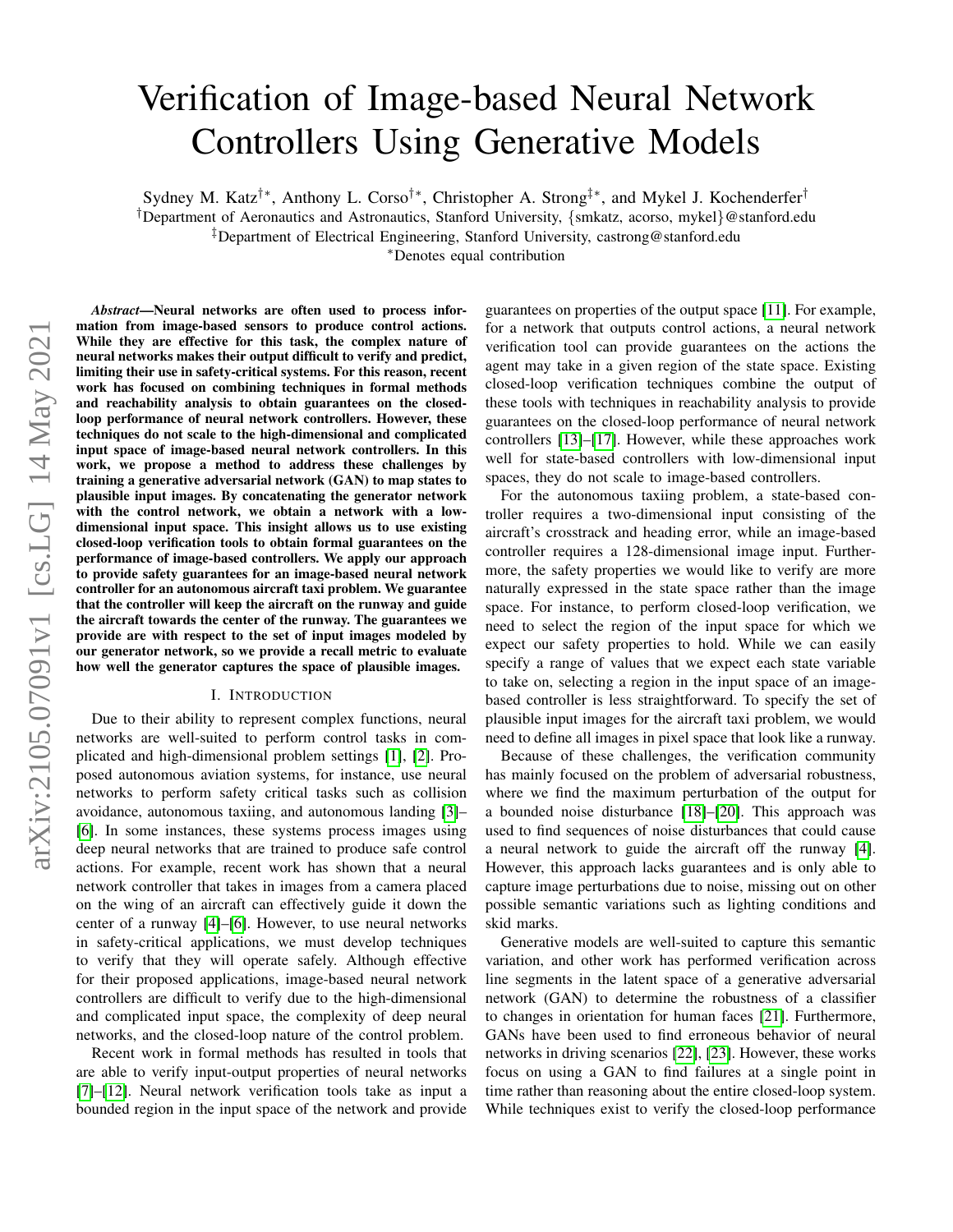of perception-based controllers, they rely on the specification of an exact geometric mapping between the current state and the input to the controller [\[24\]](#page-9-5), [\[25\]](#page-9-6). Such a mapping often does not exist in complicated, real-world scenarios.

In this work, we present a technique to characterize the set of plausible inputs for an image-based neural network controller that addresses the challenges of verifying image-based controllers. Our technique relies on training a conditional GAN (cGAN) to produce realistic input images for a given state and concatenating the generator network with the control network. In doing so, we obtain a network that goes from a lowdimensional state-based input to a control output rather than from a high-dimensional image input to a control output. This method effectively reduces the verification problem to that of verifying a state-based neural network controller for which we can rely on existing techniques [\[13\]](#page-8-8)–[\[17\]](#page-8-9).

We use our approach to verify the closed-loop performance of an image-based neural network controller for the autonomous taxi problem. We provide guarantees that the controller will keep the aircraft on the runway and that the aircraft trajectory will converge to an area near the center of the runway within a few seconds for the set of all images that could be produced by the generator network. Finally, because the safety guarantees we provide are only as strong as the expressiveness of the generative model, we provide a recall metric to quantify how well the generator network from the GAN captures the space of plausible images.

### II. BACKGROUND

This work builds upon previously developed techniques for verifying state-based neural network controllers and creating generative models. This section details the necessary background on these topics.

## <span id="page-1-0"></span>*A. Neural Network Verification*

Neural network verification tools formally reason about input-output properties of neural networks [\[11\]](#page-8-7). They answer yes or no questions about whether a certain input-output property holds. Specifically, for a neural network representing the function  $y = f_n(x)$ , these tools can determine whether the property

$$
x \in \mathcal{X} \implies f_n(x) \notin \mathcal{Y} \tag{1}
$$

holds for convex polytopes  $X$  and  $Y$ . Recent work has shown that these tools can be extended to an optimization framework, in which we solve the following optimization problem

<span id="page-1-2"></span>
$$
\begin{array}{ll}\text{minimize} & g(f_n(x))\\ \text{subject to} & x \in \mathcal{X} \end{array} \tag{2}
$$

where q is a convex function [\[18\]](#page-9-0).

In the context of state-based neural network controllers, the input to the network is the state of the system, and the output is the corresponding control action. Thus, we can use neural network verification tools to determine the range of actions possible in a given region of the state space. Previous work on problems with discrete action spaces used neural network

verification tools to determine whether a particular action is possible in a given region [\[13\]](#page-8-8), [\[14\]](#page-8-10). To extend to problems with continuous action spaces, we use the optimization-based framework to determine the minimum and maximum control output in a given region of the state space.

## <span id="page-1-1"></span>*B. Verification of State-based Neural Network Controllers*

To provide guarantees on safety properties of neural network controllers, we must evaluate their closed-loop performance. A number of techniques exist to verify the closed-loop performance of state-based neural network controllers [\[13\]](#page-8-8)–[\[17\]](#page-8-9). In general, these methods combine the output of neural network verification tools with techniques in reachability analysis to reason about closed-loop properties. In this section, we formalize two methodologies that we use in this work to verify properties [\[13\]](#page-8-8), [\[14\]](#page-8-10).

We assume that we are given a neural network controller that represents a policy  $\pi$ , which is a function that maps states in a bounded state space  $S$  to an action in the action space A. Additionally, we assume that we are provided with a dynamics model  $s_{t+1} = f(s_t, a_t)$  that maps state-action pairs to their corresponding next state. In order to make verification tractable over the entire state space  $S$ , we divide the state space into a finite number of hyperrectangular cells  $c \in \mathcal{C}$ . We then use a neural network verification tool as described in section [II-A](#page-1-0) to determine the set of actions possible in a cell, which we denote as  $A_c$ . Using these specifications, we define an overapproximated dynamics model  $f(c, \mathcal{A}_c)$  that maps cells and their corresponding action ranges to a set of reachable next cells  $C'$ .

One safety property of interest is whether we can reach a set of unsafe states  $\beta$ . In the aircraft taxi problem, for example, we are interested in determining whether we could leave the runway. Let  $F^{\pi}(c) \in \{0, 1\}$  represent the possibility of reaching a cell in  $\beta$  given that we start in cell  $c$  and follow neural network policy  $\pi$ . This quantity can be determined according to the methods outlined in Katz *et al.* [\[13\]](#page-8-8). For all cells  $c \in \mathcal{B}$ ,  $F^{\pi}(c) = 1$ . For all cells  $c \notin \mathcal{B}$ ,  $F^{\pi}(c)$  is written recursively as

$$
F^{\pi}(c) = \max_{c' \in f(c, \mathcal{A}_c)} F^{\pi}(c')
$$
 (3)

and can be computed using dynamic programming. Because we use an overapproximated dynamics model, the results of the analysis will also represent an overapproximation. Thus, for cells where  $F^{\pi}(c) = 1$ , the analysis is inconclusive in that an unsafe state may be reachable, while cells with  $F^{\pi}(c) = 0$ are guaranteed to be safe.

Given a set of initial states, another property of interest is the forward reachable set, which may allow us to determine if we reach a set of goal states. For instance, in the aircraft taxi problem, we want to reach a set of states near the center of the runway. For this task, we follow the methodology defined by Julian and Kochenderfer to find an overapproximated reachable set [\[14\]](#page-8-10). Let the function succ(c) return the set of cells from which cell  $c$  can be reached according to our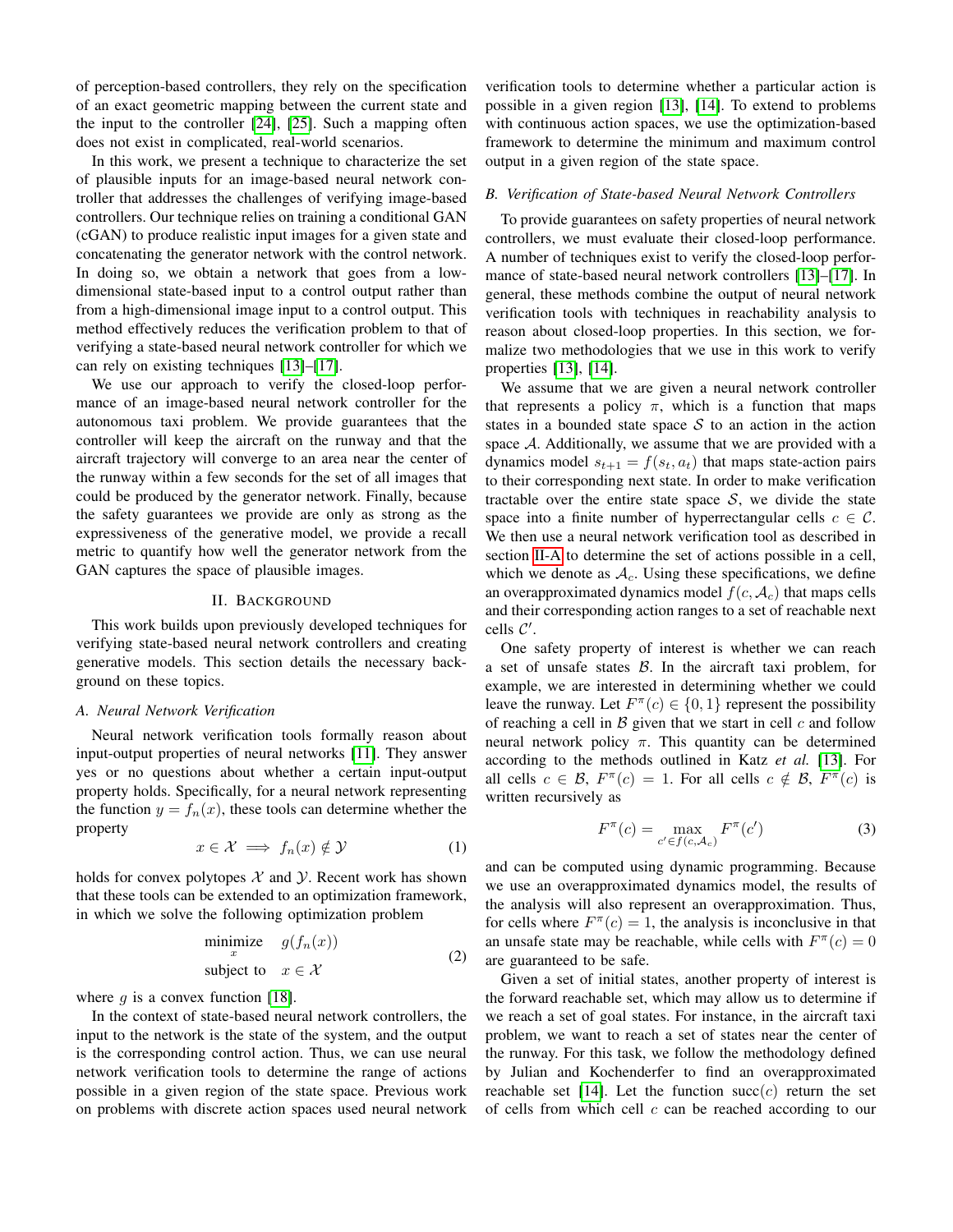

<span id="page-2-0"></span>Fig. 1. Overview of approach to verification for image-based controllers. The generator and control network are concatenated to obtain a network that goes from a low-dimensional, well-defined space to a control action. The concatenated network can be used with existing closed-loop verification techniques.

overapproximated dynamics model when following policy π. We perform forward reachability as follows

$$
R_{t+1}^{\pi}(c) = \max_{c' \in \text{succ}(c)} R_t^{\pi}(c')
$$
 (4)

for time  $t > 0$ , where  $R_t^{\pi}(c)$  represents the possibility of reaching cell c at time step t when following policy  $\pi$ . At  $t = 0$ ,  $R_0^{\pi}(c) = 1$  for all cells that overlap with the initial state region and  $R_0^{\pi}(c) = 0$  otherwise.

### <span id="page-2-1"></span>*C. Generative Adversarial Networks*

Generative adversarial networks [\[26\]](#page-9-7), [\[27\]](#page-9-8) are a class of machine learning models used to generate samples that are similar to a training dataset. A GAN consists of a generator and discriminator engaged in a zero-sum game where the discriminator is trained to distinguish real and generated data, while the generator is trained to fool the discriminator. GANs have been used to generate realistic looking images of faces and commonplace objects [\[28\]](#page-9-9), to augment image-based datsets for medical applications [\[29\]](#page-9-10), and to transfer artistic styles between images [\[30\]](#page-9-11).

In this work, we focus on  $cGANs$  where the training data  $X$ with associated label Y comes from the conditional distribution  $P_r(X | Y)$ . The generator model G induces a distribution  $P_q(X \mid Y)$  by mapping a randomly distributed latent vector  $Z \sim P_Z$  and label  $Y \sim P_Y$  to a sample  $X = G(Z, Y)$ . The discriminator model  $D(X, Y)$  takes in a sample X and its corresponding label  $Y$  and outputs the probability that the sample came from the true data distribution,  $P_r$ , rather than  $P_q$ . The generator is trained to fool the discriminator by minimizing the loss

$$
\mathcal{L}_{\mathcal{G}} = \mathbb{E}_{Y \sim P_Y, Z \sim P_Z} [\log(1 - D(G(Z, Y), Y))]
$$
(5)

while the discriminator is trained by minimizing the loss

$$
\mathcal{L}_D = \mathbb{E}_{X \sim P_r(X|Y), Y \sim P_Y} [\log(1 - D(X, Y))] +
$$
  

$$
\mathbb{E}_{Y \sim P_Y, Z \sim P_Z} [\log D(G(Z, Y), Y)]
$$
 (6)

to distinguish real and generated data.

#### III. APPROACH

An image-based neural network controller uses image observations of the state to determine the control action. We define the region of the input space for which we expect our safety properties to hold as the observation space  $O$ , where each observation corresponds to a set of values (RGB or grayscale) for each pixel in the image. For this type of neural network controller, we cannot directly apply the state-based verification methods described in section [II-B.](#page-1-1) Because the number of cells required by these methods scales exponentially with the input dimension, the high-dimensional input space of imagebased controllers makes the problem intractable. Furthermore, while we can easily specify bounds on the region of the input space we would like to verify over for state-based controllers, defining this space for image-based controllers tends to be less straightforward. To define the observation space for an imagebased controller, we must quantify the set of images in pixel space that we expect our controller to encounter.

#### *A. Observation Space Approximation*

We propose to approximate the observation space of an image-based controller by training a GAN on a representative set of samples. Our overall approach is described in fig. [1.](#page-2-0) We train a generator network using the GAN framework to map states in a bounded state space  $S$  and latent variables in a bounded latent space  $\mathcal Z$  to image observations in  $\mathcal O$ . The controller network we would like to verify takes in observations from  $\mathcal O$  and outputs an action in  $\mathcal A$ . Noting that the output space of the generator network corresponds to the input space of the control network, we concatenate the two networks to obtain a network that maps from states and latent variables to control actions. The result is a network that maps from a low-dimensional, well-defined space of states and latent variables to control actions, which we can verify using the techniques outlined in section [II-B.](#page-1-1)

#### *B. Evaluation Metric*

The properties we verify using our proposed approach are guaranteed to hold with respect to the observation space approximated by the generator network from the GAN. As a result, to make statements about the overall system, we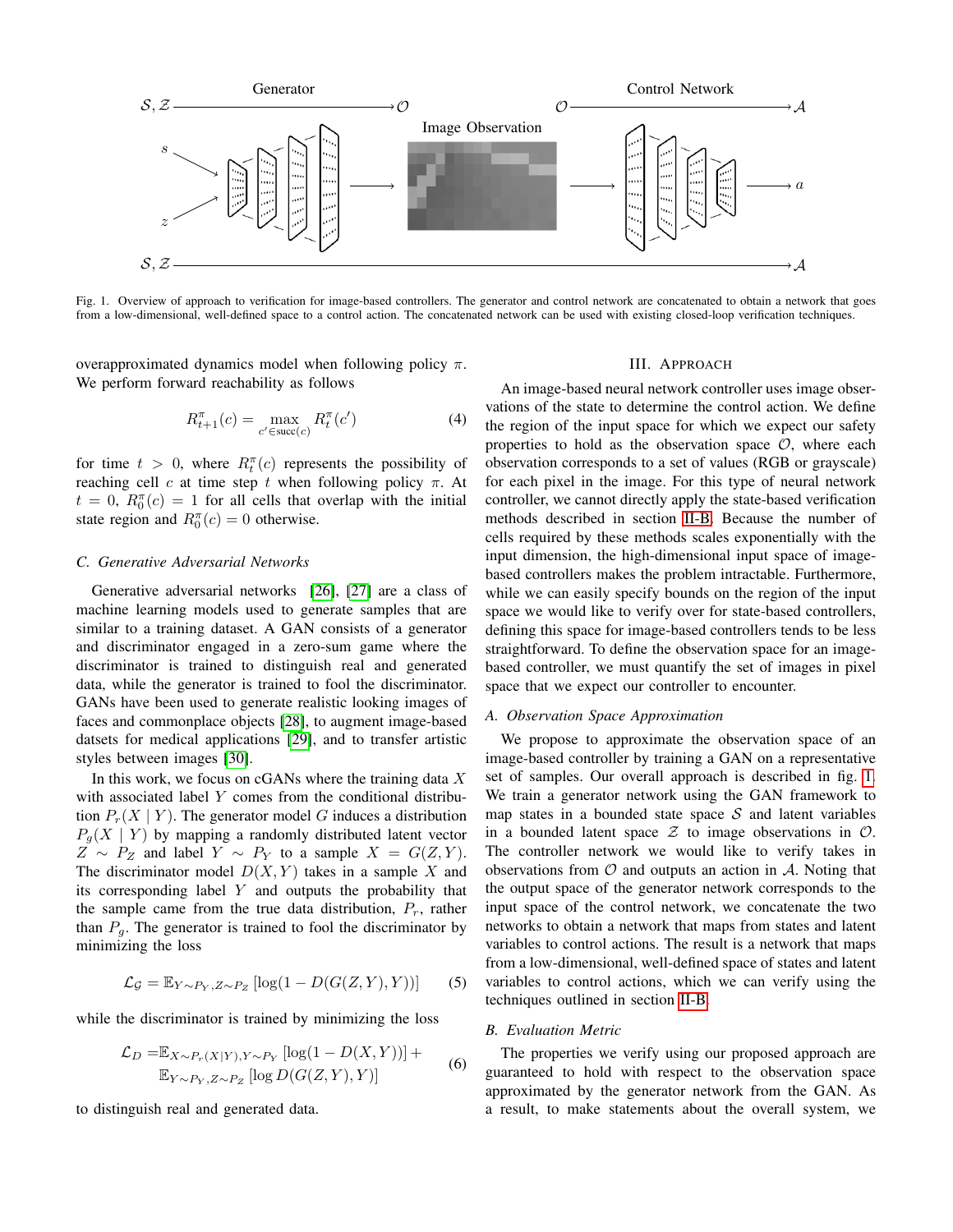must quantify how well the generator approximates the true observation space. In particular, we are interested in the recall of our generator network, which represents the probability that a random image sampled from the training data falls under the image of the generator network [\[31\]](#page-9-12). Assuming that our training data provides a representative sample of the observation space, this metric evaluates the quality of the generator's approximation. However, because images are made up of high-dimensional floating point values, it is unlikely that our generator will produce the training images exactly. Therefore, we instead analyze the distance between each training point and its nearest neighbor in the generator space according to their Euclidean distance.

Let the generator network represent the function  $o =$  $G(z, s)$ . For a given training image  $o_i$ , we want to find the distance to the closest image in the generator output space as follows

<span id="page-3-3"></span>
$$
\begin{array}{ll}\n\text{minimize} & \|G(z, s_i) - o_i\|_2 \\
\text{subject to} & z \in \mathcal{Z}\n\end{array} \tag{7}
$$

where  $s_i$  corresponds to the state represented by  $o_i$ . This problem matches the form of eq. [\(2\)](#page-1-2), so we can solve it using an optimization-based neural network verification framework. We solve this optimization problem for each point in the training data to obtain a set of distances for a particular generator network. By taking the cumulative distribution of these distances, we obtain a notion of recall that we can use to compare the effectiveness of various generator networks.

## IV. APPLICATION: AIRCRAFT TAXI PROBLEM

We demonstrate our approach on the autonomous aircraft taxi problem  $<sup>1</sup>$  $<sup>1</sup>$  $<sup>1</sup>$ , which has recently been used as a benchmark</sup> problem in work on robust and verified perception [\[4\]](#page-8-4), [\[5\]](#page-8-11). In previous work, a neural network was trained to take images from a camera on the right wing of a Cessna 208B Grand Caravan taxiing at 5 m/s down runway 04 of Grant County International Airport and output a control action (steering angle) that keeps the aircraft on the runway [\[4\]](#page-8-4). In this work, we aim to verify that an aircraft using this controller will abide by the following two safety properties:

- Property 1 (P1): The aircraft will not leave the runway.
- Property 2 (P2): The aircraft will be guided towards the center of the runway.

The state of the aircraft is characterized by its crosstrack position  $p$  and heading error  $\theta$ . We write the system dynamics  $f([p, \theta], \phi)$  as follows

$$
p \leftarrow p + v\Delta t \sin \theta
$$
  
\n
$$
\theta \leftarrow \theta + \frac{v}{L} \Delta t \tan \phi
$$
 (8)

where  $\Delta t$  is the time step, v is the taxi speed (5 m/s), L is the distance between the front and back wheels (5 m), and  $\phi$  is the steering angle control input. The neural network controller outputs predictions for p and  $\theta$ , which can be used to determine



Fig. 2. Example image of the runway from a camera on the wing of the aircraft (left) and corresponding downsampled image (right).

<span id="page-3-1"></span>the steering angle  $\phi$  using the following proportional control law

<span id="page-3-2"></span>
$$
\phi = -0.74p - 0.44\theta \tag{9}
$$

The image observations are obtained using the X-Plane 11 flight simulator [\[32\]](#page-9-13).

### *A. GAN Training*

We obtained the training data used in this work from a 200-meter portion of the runway that starts approximately 300 meters down the runway. Images were obtained for 10,000 uniformly sampled states with crosstrack position ranging from −11 to 11 meters and heading error ranging from −30 to 30 degrees. To match the input required by the neural network controller, each image is cropped, converted to grayscale, downsampled to increase the brightness of the runway markings, and biased so that all pixels have an average value of 0.5 [\[4\]](#page-8-4). Figure [2](#page-3-1) shows an example runway image alongside the corresponding downsampled image. The result is a dataset of 10,000 downsampled  $8 \times 16$  images that represent a sampling from the space of images that may be input to the neural network controller.

Deep convolutional GANs (DCGANs) have been shown to perform well in image generation tasks [\[33\]](#page-9-14). However, most neural network verification tools require networks in the form of multilayer perceptrons (MLPs) with piecewise linear activation functions such as rectified linear unit (ReLU) activations [\[11\]](#page-8-7). Therefore, training a generator that meets the requirements of existing neural network verification tools while still producing realistic images requires specific design considerations. We accomplish this by first training a traditional DCGAN and subsequently using ideas from GAN distillation to train a smaller MLP network [\[34\]](#page-9-15).

The generator takes as input the state of the aircraft along with a two-dimensional latent vector in which each entry is sampled independently from a uniform distribution between −1 and 1. Because the state only contains the crosstrack position and heading error of the aircraft, the latent variables are meant to capture semantic variations caused by changes in downtrack position such as variation in the visibility of the centerline dash. For the DCGAN, the network architectures of the generator and discriminator were those used by Miyato *et al.* with a small modification to condition on the state [\[35\]](#page-9-16). Specifically, we used one dense layer in the generator to map the latent variables to a  $2 \times 1 \times 16$  tensor and another dense layer to map the state to a  $2 \times 1 \times 496$  tensor. Both tensors were

<span id="page-3-0"></span><sup>1</sup>Source is at [https://github.com/sisl/VerifyGAN.](https://github.com/sisl/VerifyGAN)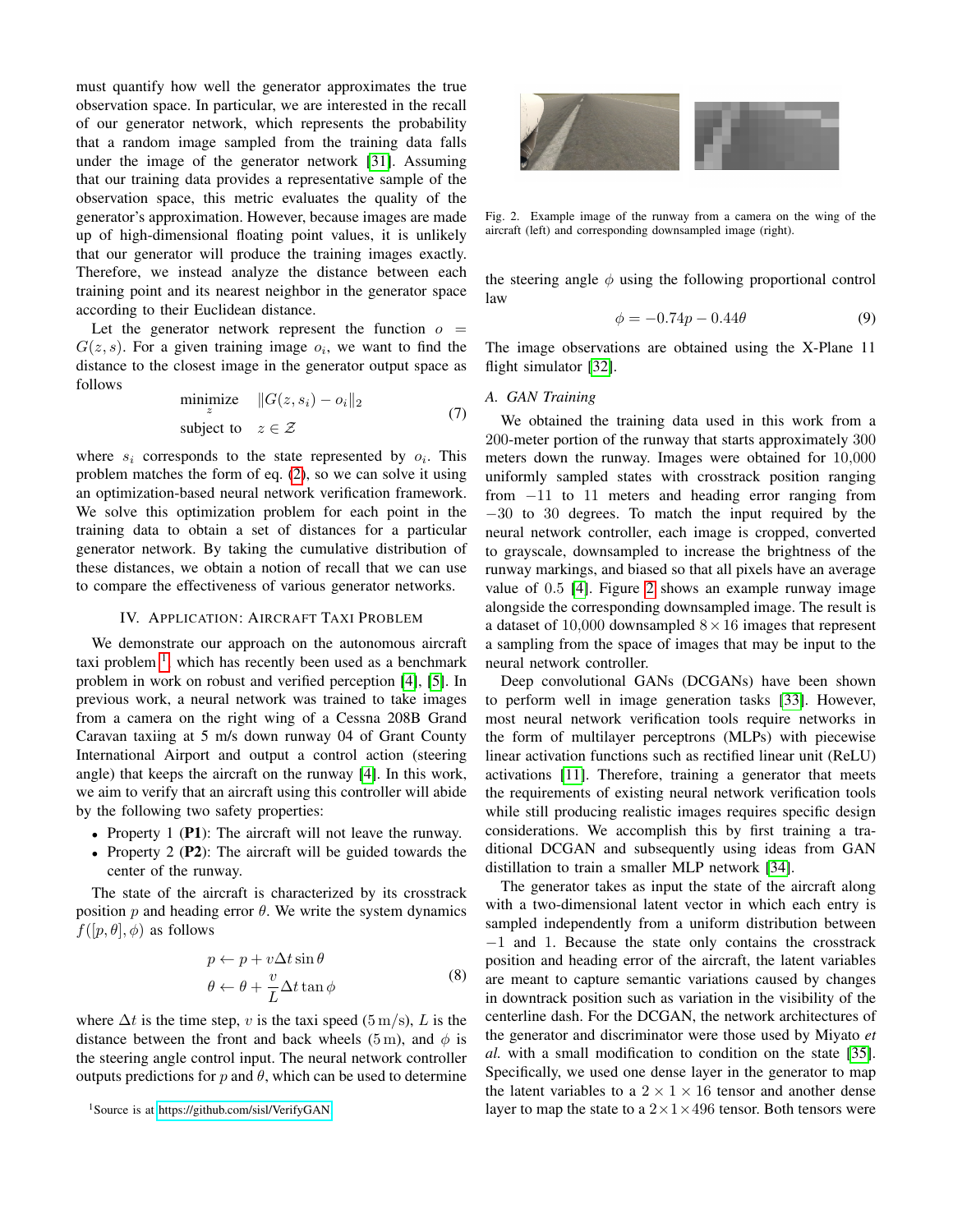

<span id="page-4-1"></span>Fig. 3. True images, downsampled images, and closest generated images at various points in the aircraft trajectory. While the DGCAN and Supervised MLP closely match the true images, the Adversarial MLP shows signs of mode collapse.

TABLE I HYPERPARAMETERS FOR GAN TRAINING

<span id="page-4-0"></span>

| <b>Parameter</b>                    | Value                       |
|-------------------------------------|-----------------------------|
| Real examples                       | 10,000                      |
| Batch size                          | 256                         |
| Learning rate                       | $7 \times 10^{-4}$          |
| Epochs                              | 750                         |
| Optimizer                           | $ADAM(\beta = (0.5, 0.99))$ |
| Orthogonal regularization parameter | $1 \times 10^{-4}$          |

concatenated to construct a  $2 \times 1 \times 512$  tensor as the input to the generator. The discriminator included an extra dense layer that mapped the state to an  $8 \times 16$  matrix which was concatenated to the input image to create an  $8 \times 16 \times 2$  input.

The training was performed using the loss functions described in section [II-C.](#page-2-1) To stabilize the training, we applied several normalization and regularization techniques. Spectral normalization was applied to all layers in the discriminator [\[35\]](#page-9-16). We initialized all layers in both models using orthogonal initialization and applied orthogonal regularization to the generator loss function [\[36\]](#page-9-17). The training hyperparameters are shown in table [I.](#page-4-0)

Because the discriminator is not used in the verification portion of this work, we only need to simplify the generator to a ReLU-activated MLP. We explored two simplification approaches. The first was to train an MLP generator  $G_{MLP}$  as a GAN with the pretrained DCGAN discriminator. The second approach relied on supervised training of the MLP with data produced by the DCGAN generator  $G_{\text{DCGAN}}$ . In particular, we trained the MLP to minimize the loss

$$
\frac{1}{N} \sum_{i=1}^{N} ||G_{\text{DCGAN}}(z_i, s_i) - G_{\text{MLP}}(z_i, s_i)||_p - \lambda D(G_{\text{MLP}}(z_i, s_i), s_i)
$$
\n(10)

where  $z_i$  and  $s_i$  are sampled uniformly in the latent space and state space, respectively. We included the discriminator to improve the quality of the generated samples as suggested by Pathak *et al.* [\[37\]](#page-9-18). A coarse search of hyperparameters found that the best MLP images (as measured by mean squared error to the DCGAN images) were produced with  $p = 1$ ,  $\lambda = 7 \times 10^{-3}$ , and a learning rate of  $1 \times 10^{-3}$ . The MLP architecture was chosen to have 4 hidden layers of 256 units, as this was large enough to produce realistic images but small enough to be used with the neural network verification tool.

Figure [3](#page-4-1) shows a set of true images along with the closest (in Euclidean distance) generator images for each training architecture. Based on visual inspection, the DCGAN and supervised MLP generated images closely match the true images. The images generated by the MLP network trained using adversarial training, on the other hand, do not match as well. In particular, the network appears to only produce images between the dash marks on the runway. This mode collapse is a common issue that occurs in GAN training when the generator focuses on a small subset of images that fool the discriminator rather than learning the full distribution of training images. To supplement the visual comparison in fig. [3,](#page-4-1) we provide a quantitative evaluation of the performance of each generator in section [IV-D.](#page-6-0) Based on these results, we used the supervised MLP network for the rest of our analysis.

#### *B. Simulation*

Before applying formal verification techniques to the neural network controller, we can evaluate its prediction accuracy on a sampling of images. Figure [4](#page-5-0) compares the network's prediction of crosstrack and heading error on both the generated and true images. The control network noisily tracks the true errors for both sets of input images. Additionally, the noise distribution of the predictions is similar across the generated and true images.

To further test the performance of the neural network controller, we can simulate its trajectory on the runway starting from various crosstrack positions using both the true and the generated images as input. Figure [5](#page-5-1) shows a comparison of the taxi trajectories of the aircraft from nine starting crosstrack positions. The trajectories appear to be similar across both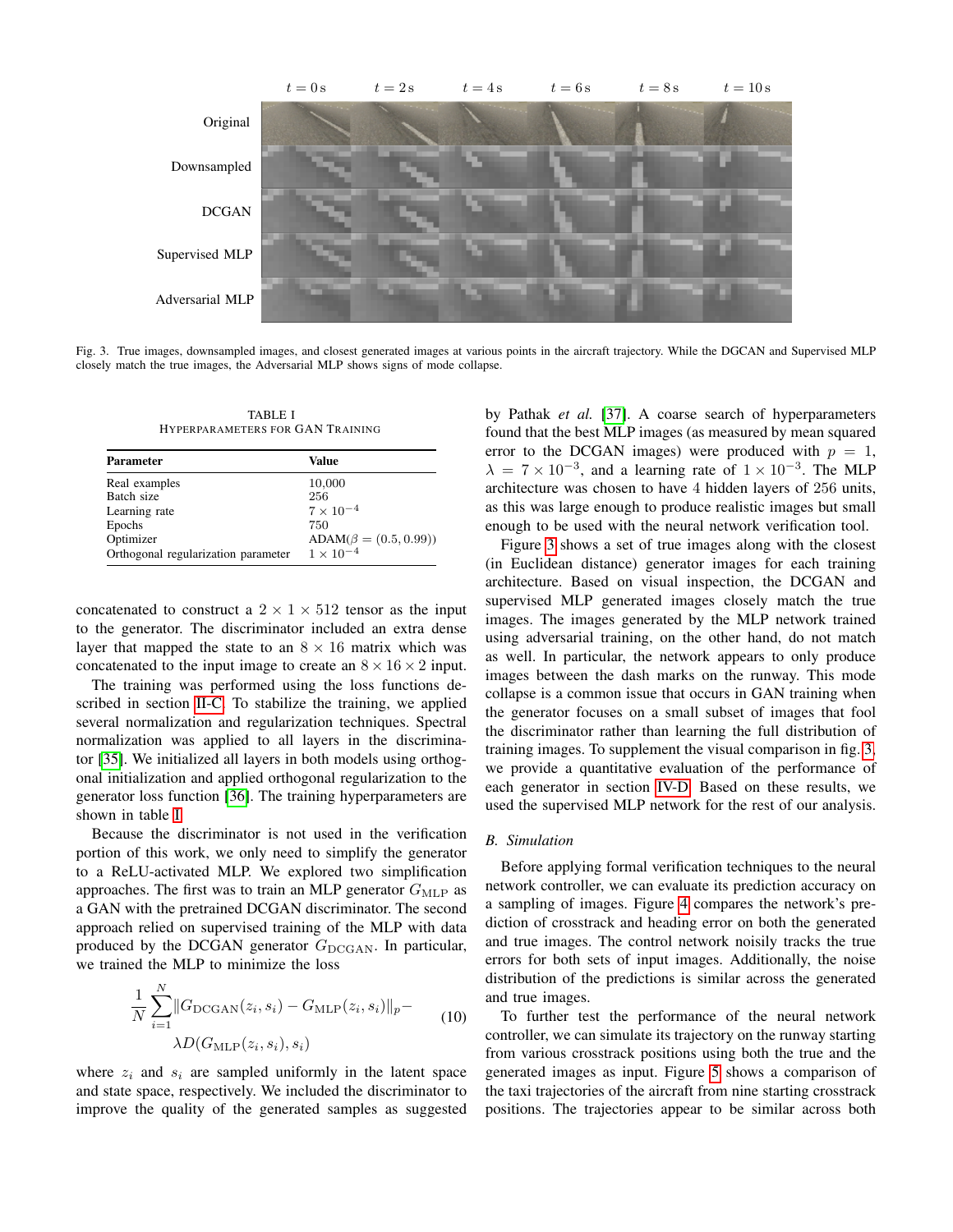

<span id="page-5-0"></span>Fig. 4. Comparison of the state predictions for the control network over a sample of true and generated images. The dashed line represents the line  $y = x$ .

input types. All trajectories satisfy the safety properties P1 and P2, staying on the runway and converging to a location near the center of the runway. While these simulations support the hypothesis that the neural network controller satisfies the safety properties, they do not evaluate all possible trajectories and therefore do not provide a guarantee.

#### *C. Closed-loop Verification*

To provide guarantees on our desired safety properties, we use the closed-loop verification techniques described in section [II-B.](#page-1-1) We divide the input space into 16,384 uniform cells by splitting each dimension into 128 bins of equal width. Let  $h(s, z)$  represent the function modeled by the concatenated generator and control network, which takes as input a state and latent variable instantiation and outputs the state estimate from the control network. Using a neural network verification tool, we solve the following optimization problem to determine the minimum control output for a given cell

$$
\begin{array}{ll}\text{minimize} & [-0.74, -0.44]^\top h(s, z) \\ \text{subject to} & s \in c, z \in \mathcal{Z} \end{array} \tag{11}
$$

where the objective represents the proportional control law from eq. [\(9\)](#page-3-2).



<span id="page-5-1"></span>Fig. 5. Taxi trajectories from various starting crosstrack positions on the runway with the true images as input (top) and generated images as input (bottom).

Optimizing the negative version of the objective function provides us with the maximum control output, and together these results define  $A_c$ . To perform the optimization, we use a modified version of the DEEPZ verification algorithm [\[38\]](#page-9-19). We frame the optimization problem as a branch and bound search [\[39\]](#page-9-20), [\[40\]](#page-9-21), eagerly splitting the input space and applying DEEPZ at each step to refine the bounds on the optimum. The true optimum can be found to a desired tolerance, which we set to  $1 \times 10^{-4}$ . Analyzing our initial verification results revealed that the generator often produces images with undesirable artifacts for inputs on the edge of the latent space. As a result, we truncate the latent space to contain only inputs with values between  $-0.8$  and 0.8 rather than the full  $-1$  to 1 range. This truncation did not significantly degrade the performance of the generator according to our recall metric.

Next, we define our overapproximated dynamics function  $f(c, \mathcal{A}_c)$ . Each cell c defines a region of the input space where  $p \in [p_{\min}, p_{\max}]$  and  $\theta \in [\theta_{\min}, \theta_{\max}]$ . Noting that the sine and tangent functions are monotonically increasing in our operating region, we define the overapproximated dynamics as follows

$$
p \le p_{\max} + v\Delta t \sin \theta_{\max}
$$
  
\n
$$
p \ge p_{\min} + v\Delta t \sin \theta_{\min}
$$
  
\n
$$
\theta \le \theta_{\max} + \frac{v}{L}\Delta t \tan \phi_{\max}
$$
  
\n
$$
\theta \ge \theta_{\min} + \frac{v}{L}\Delta t \tan \phi_{\min}
$$
\n(12)

<span id="page-5-2"></span>where  $\phi_{\text{min}}$  and  $\phi_{\text{max}}$  represent the minimum and maximum steering angle according to  $A_c$ . The set of next cells  $C'$  is then defined as the set of cells in  $C$  that overlap with this region. Figure [6](#page-6-1) shows this calculation for an example cell. We sampled 300 points uniformly within the cell (gray) and propagated them through the dynamics (black). The shaded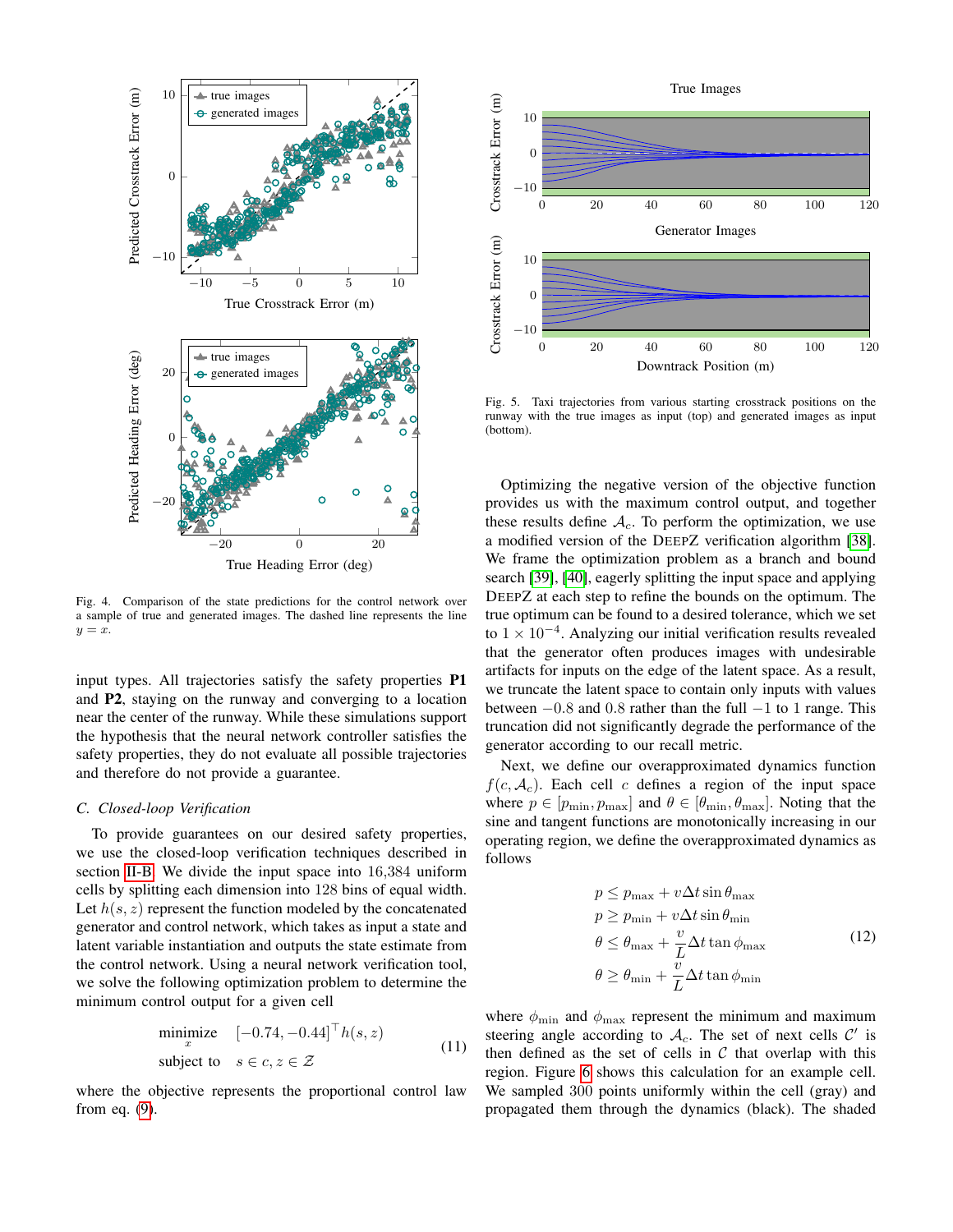

<span id="page-6-1"></span>Fig. 6. Example of overapproximated dynamics model. The gray and black dots represent sampled positions at time step t and  $t + 1$  respectively when transitioning from cell c. The shaded region represents the result of applying eq. [\(12\)](#page-5-2), and the teal cells comprise  $\mathcal{C}'$ .

region represents the result of applying eq. [\(12\)](#page-5-2), and the highlighted cells represent the set of overlapping cells  $\mathcal{C}'$ .

With these definitions in place, we can apply the techniques described in section [II-B.](#page-1-1) Figure [7](#page-6-2) shows the result of applying the methods in Katz *et al.* to test P1 [\[13\]](#page-8-8). If the aircraft starts in a gray cell, the neural network controller is guaranteed to keep the aircraft on the runway. If the aircraft starts in a red cell, whether the aircraft will leave the runway is inconclusive.

The edges of the runway are at crosstrack errors of  $-10$  and 10 meters. Thus, any cell with a crosstrack error magnitude greater than 10 meters represents a failure cell and is labeled red. If the aircraft starts from any crosstrack error within the runway limits with a reasonably small heading error, the image-based controller is guaranteed to keep the aircraft on the runway. The failure states on the runway indicate states where the aircraft is near the edge of the runway and pointing away from the center line. In these states, the aircraft likely does not have enough time to change direction and therefore leaves the runway before it can change direction toward the center line.

To test P2, we use the forward reachability methods from Julian and Kochenderfer [\[14\]](#page-8-10). The plots in fig. [8](#page-7-0) show how the overapproximated reachable set evolves over time when the aircraft starts within the limits of the runway with a heading error magnitude less than 10 degrees. The reachable set shrinks over time to a small region in the center of the state space. When performing forward reachability analysis, if we find that  $R_{t+1}^{\pi}(c) = R_t^{\pi}(c)$  for all  $c \in \mathcal{C}$  at given time t, we determine that the reachable set has converged to an invariant set.

In this example, the reachable set converges 16 seconds into the trajectory to a region of states with small heading error near the center of the runway. Thus, the neural network controller is expected to guide the aircraft to a region near the center of the runway within 16 seconds and keep it there for all subsequent time steps. To compare directly to the simulated trajectories,



<span id="page-6-2"></span>Fig. 7. Set of states guaranteed to satisfy P1 with respect to the input space defined by the generator network. Gray states are guaranteed to be safe, while red states are inconclusive.

fig. [9](#page-7-1) shows the overapproximated forward reachable set on top of the simulated trajectories from fig. [5](#page-5-1) when starting from a state with  $p \in [-8 \text{ m}, 8 \text{ m}]$  and  $\theta \in [-2^{\circ}, 2^{\circ}]$ . From this figure, we can see that the controller is guaranteed to guide the aircraft to a position near the center of the runway.

## <span id="page-6-0"></span>*D. Recall Metric*

Because the guarantees we obtain through neural network verification techniques are relative to the set of images that could be generated by our generative model, it is important that our generator network adequately captures the true observation space. To test this, we solve the optimization problem in eq. [\(7\)](#page-3-3) to determine the Euclidean distance between each training image and the closest generated image. We obtained results for both the MLP simplified using supervised learning and the MLP simplified using adversarial training procedures. Because the adversarial MLP suffers from mode collapse and misses key portions of the runway (shown in fig. [3\)](#page-4-1), we expect it to perform worse according to our metric.

Figure [11](#page-7-2) shows the distribution of distances for each generator network. As expected, the supervised MLP generator has a tighter distribution centered at smaller distances indicating that it better represents the training data than the adversarial MLP. For reference, a pixel distance of one could be created by changing a single pixel in the image from white to black. In most cases, however, this error is spread out over the entire image. Figure [10](#page-7-3) compares the closest and furthest training images from the generator output space. The furthest image generated by the supervised MLP represents a slight shift in the angle at the edge line and occurs at a point near the edge of the state space. The furthest image for the adversarial MLP highlights the mode collapse by missing large sections of the centerline dash.

By selecting a maximum distance  $r_{\text{max}}$  and identifying the fraction of training images within  $r_{\text{max}}$  of a generated image, we obtain a recall metric. Varying  $r_{\text{max}}$  is equivalent to taking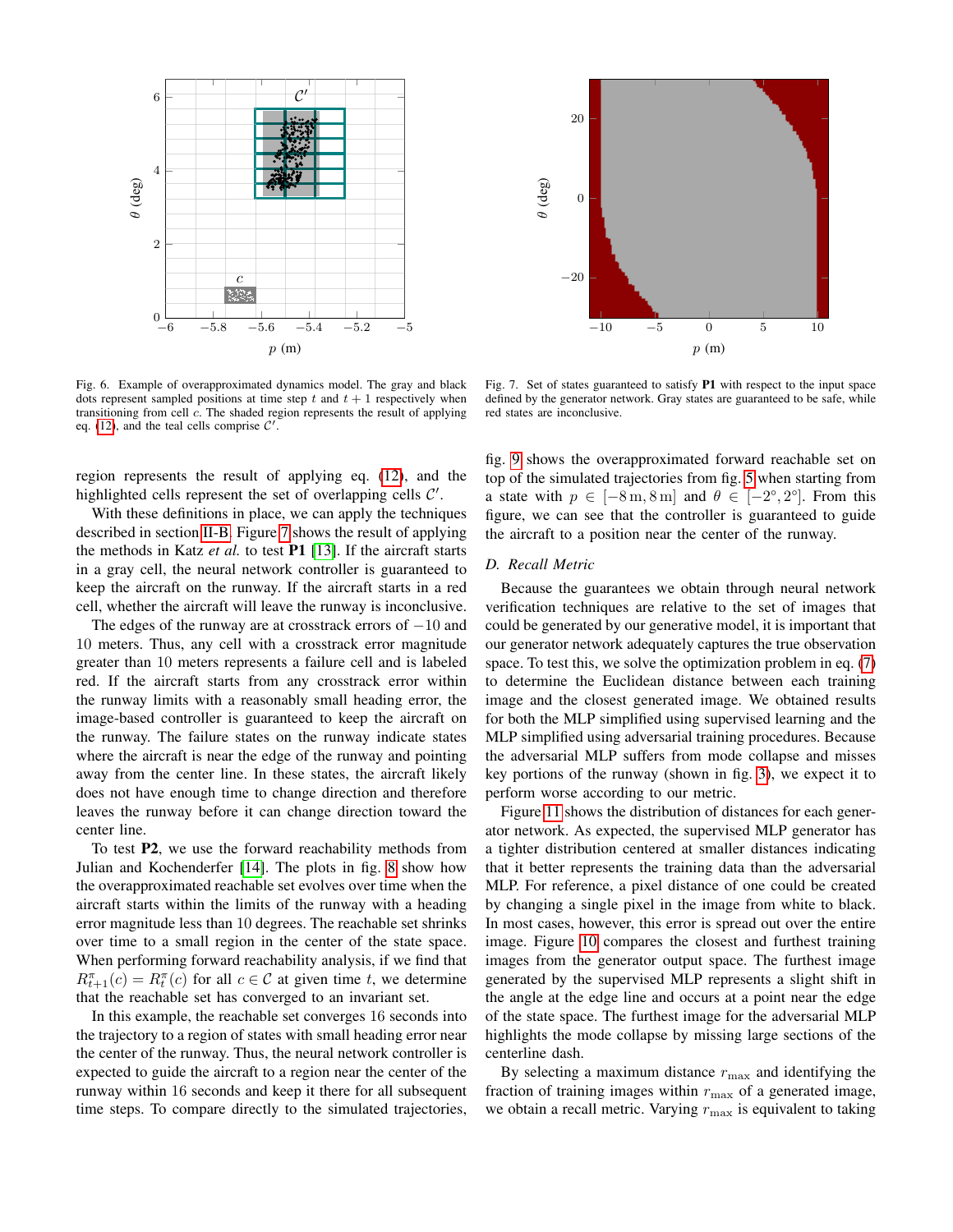

<span id="page-7-0"></span>Fig. 8. Overapproximated reachable set over time when starting from a state with  $p \in [-10 \text{ m}, 10 \text{ m}]$  and  $\theta \in [-10^{\circ}, 10^{\circ}]$ .



<span id="page-7-1"></span>Fig. 9. Forward reachable set when starting from a state with  $p \in [-8 \text{ m}, 8 \text{ m}]$  and  $\theta \in [-2^{\circ}, 2^{\circ}]$  plotted on top of the simulated trajectories in fig. [5.](#page-5-1)



<span id="page-7-3"></span>Fig. 10. Closest (left) and furthest (right) generated images compared to their corresponding image in the training data for both MLPs.

the cumulative distribution of the data in fig. [11.](#page-7-2) The result of this analysis is shown in fig. [12.](#page-8-12) This plot further highlights the improvement of the supervised MLP over the adversarial MLP. In general, this metric can be used to compare the effectiveness of generative models at capturing the training data.



<span id="page-7-2"></span>Fig. 11. Distribution of distances to nearest generated image for each image in the training data for both simplified MLPs.

## V. CONCLUSION

The complicated and high-dimensional input space of image-based neural network controllers adds extra complexity to the closed-loop verification problem. In this work, we showed that we can reduce this complexity by approximating the observation space of an image-based controller using a generative model that maps a low-dimensional state and latent space to images. This insight allowed us to extend formal verification techniques previously developed for statebased controllers to image-based controllers. This method ultimately provided us with guarantees over the observation space approximated by our generative model. To quantify the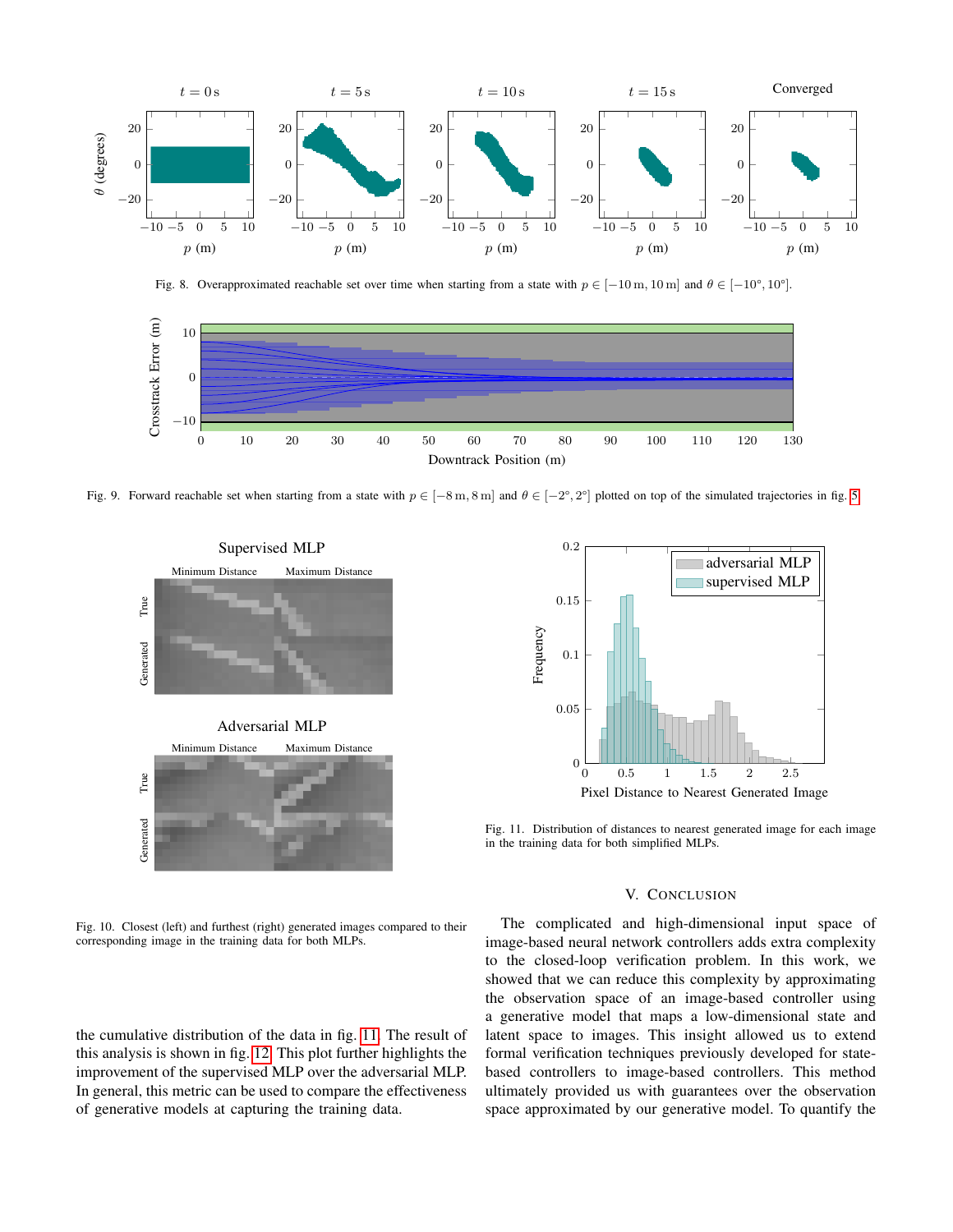

<span id="page-8-12"></span>Fig. 12. Comparison of recall metric for the supervised and adversarial MLPs.

validity of our approximation, we created a recall metric based on the Euclidean distance between the training images and their nearest neighbor in the generator output space.

We demonstrated our method on the autonomous aircraft taxi problem by training a GAN to produce realistic downsampled runway images. After concatenating it with the control network we wanted to verify, we showed that the controller was guaranteed to keep the aircraft on the runway over a large region of initial states. Furthermore, we showed that the controller will cause aircraft trajectories to converge to a region near the center of the runway in a finite amount of time. Finally, we calculated our recall metric for two different generator networks and found that we could use it to quantify improvements in the quality of the generator network.

This research leaves multiple avenues for future work. While we focused on semantic variations represented by the generator in this work, future work will explore combining semantic variations with noise perturbations in the verification process. Additionally, future work will apply this technique to more complicated scenarios such as other weather conditions and times of day. We could also explore the effectiveness of other deep generative models such as variational autoencoders at approximating the observation space. Although we used these methods to verify safety properties, they could also be used to find failure trajectories caused by an image-based controller.

#### VI. ACKNOWLEDGEMENTS

The authors thank Eric Zelikman for his helpful advice throughout the progression of this work. The NASA University Leadership Initiative (grant #80NSSC20M0163) provided funds to assist the authors with their research. This research was also supported by the National Science Foundation Graduate Research Fellowship under Grant No. DGE–1656518. Any opinion, findings, and conclusions or recommendations expressed in this material are those of the authors and do not necessarily reflect the views of any NASA entity or the National Science Foundation.

#### **REFERENCES**

- <span id="page-8-0"></span>[1] V. Mnih, K. Kavukcuoglu, D. Silver, A. A. Rusu, J. Veness, M. G. Bellemare, A. Graves, M. Riedmiller, A. K. Fidjeland, G. Ostrovski, *et al.*, "Human-level control through deep reinforcement learning," *Nature*, vol. 518, no. 7540, pp. 529–533, 2015.
- <span id="page-8-1"></span>[2] Y. Pan, C.-A. Cheng, K. Saigol, K. Lee, X. Yan, E. Theodorou, and B. Boots, "Agile autonomous driving using end-to-end deep imitation learning," *ArXiv*, no. 1709.07174, 2017.
- <span id="page-8-2"></span>[3] K. D. Julian, J. Lopez, J. S. Brush, M. P. Owen, and M. J. Kochenderfer, "Policy compression for aircraft collision avoidance systems," in *Digital Avionics Systems Conference (DASC)*, 2016.
- <span id="page-8-4"></span>[4] K. D. Julian, R. Lee, and M. J. Kochenderfer, "Validation of image-based neural network controllers through adaptive stress testing," in *International Conference on Intelligent Transportation Systems (ITSC)*, IEEE, 2020.
- <span id="page-8-11"></span>[5] T. Byun and S. Rayadurgam, "Manifold for machine learning assurance," in *International Conference on Software Engineering (ICSE)*, 2020, pp. 97–100.
- <span id="page-8-3"></span>[6] D. Cofer, I. Amundson, R. Sattigeri, A. Passi, C. Boggs, E. Smith, L. Gilham, T. Byun, and S. Rayadurgam, "Runtime assurance for learning-based aircraft taxiing," in *Digital Avionics Systems Conference (DASC)*, IEEE, 2020.
- <span id="page-8-5"></span>[7] S. Wang, K. Pei, J. Whitehouse, J. Yang, and S. Jana, "Formal security analysis of neural networks using symbolic intervals," in *USENIX Security Symposium*, Aug. 2018, pp. 1599–1614.
- [8] G. Katz, C. Barrett, D. L. Dill, K. D. Julian, and M. J. Kochenderfer, "Reluplex: An efficient SMT solver for verifying deep neural networks," in *International Conference on Computer-Aided Verification*, 2017.
- [9] G. Katz, D. A. Huang, D. Ibeling, K. D. Julian, C. Lazarus, R. Lim, P. Shah, S. Thakoor, H. Wu, A. Zeljić, et al., "The marabou framework for verification and analysis of deep neural networks," in *International Conference on Computer Aided Verification*, Springer, 2019, pp. 443–452.
- [10] V. Tjeng, K. Xiao, and R. Tedrake, "Evaluating robustness of neural networks with mixed integer programming," *ArXiv*, no. 1711.07356, 2017.
- <span id="page-8-7"></span>[11] C. Liu, T. Arnon, C. Lazarus, C. Barrett, and M. J. Kochenderfer, "Algorithms for verifying deep neural networks," *ArXiv*, no. 1903.06758, 2019.
- <span id="page-8-6"></span>[12] T. Gehr, M. Mirman, D. Drachsler-Cohen, P. Tsankov, S. Chaudhuri, and M. Vechev, "Ai2: Safety and robustness certification of neural networks with abstract interpretation," in *Symposium on Security and Privacy (SP)*, IEEE, 2018, pp. 3–18.
- <span id="page-8-8"></span>[13] S. M. Katz, K. D. Julian, C. A. Strong, and M. J. Kochenderfer, "Generating probabilistic safety guarantees for neural network controllers," *ArXiv*, no. 2103.01203, 2021.
- <span id="page-8-10"></span>[14] K. D. Julian and M. J. Kochenderfer, "Guaranteeing safety for neural network-based aircraft collision avoidance systems," in *Digital Avionics Systems Conference (DASC)*, 2019.
- [15] C. Huang, J. Fan, W. Li, X. Chen, and Q. Zhu, "ReachNN: Reachability analysis of neural-network controlled systems," *ACM Transactions on Embedded Computing Systems (TECS)*, vol. 18, no. 5s, pp. 1–22, 2019.
- [16] W. Xiang, D. M. Lopez, P. Musau, and T. T. Johnson, "Reachable set estimation and verification for neural network models of nonlinear dynamic systems," in *Safe, Autonomous and Intelligent Vehicles*, Springer, 2019, pp. 123–144.
- <span id="page-8-9"></span>[17] C. Sidrane and M. J. Kochenderfer, "OVERT: Verification of nonlinear dynamical systems with neural network controllers via overapproximation," in *Workshop on Safe Machine Learning, International Conference on Learning Representations*, 2019.